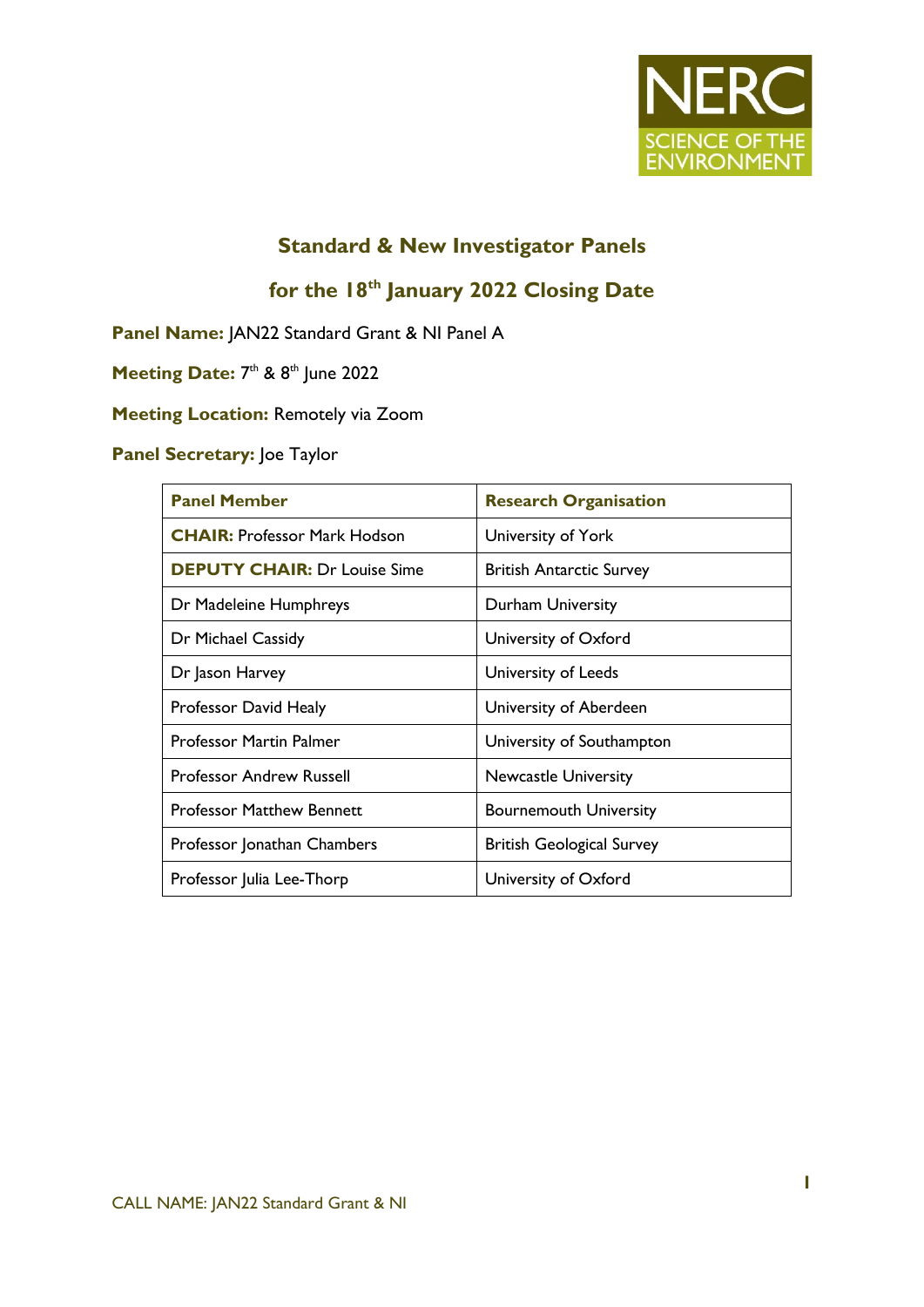

### **Standard & New Investigator Panels**

# **for the 18th January 2022 Closing Date**

**Panel Name:** JAN22 Standard Grant & NI Panel B

Meeting Date: 8<sup>th</sup> & 9<sup>th</sup> June 2022

## **Meeting Location:** Remotely via Zoom

#### **Panel Secretary:** Dr Jennifer Morris

| <b>Panel Member</b>                           | <b>Research Organisation</b>                  |
|-----------------------------------------------|-----------------------------------------------|
| <b>CHAIR: Professor Hayley Fowler</b>         | <b>Newcastle University</b>                   |
| <b>DEPUTY CHAIR: Professor Mark</b><br>Lester | University of Leicester                       |
| Professor Suzanne Gray                        | University of Reading                         |
| Professor Chris Brierley                      | University College London                     |
| Professor Bernd Kulessa                       | Swansea University                            |
| <b>Professor Finlo Cottier</b>                | <b>Scottish Association of Marine Science</b> |
| Dr Ana Mijic                                  | <b>Imperial College</b>                       |
| Dr Kelly Redeker                              | University of York                            |
| Dr Ben Webber                                 | University of East Anglia                     |
| Dr Garry Hayman                               | UK Centre for Ecology and Hydrology           |
| Professor Martin King                         | Royal Holloway                                |
| Dr Matteo Carpentieri                         | University of Surrey                          |